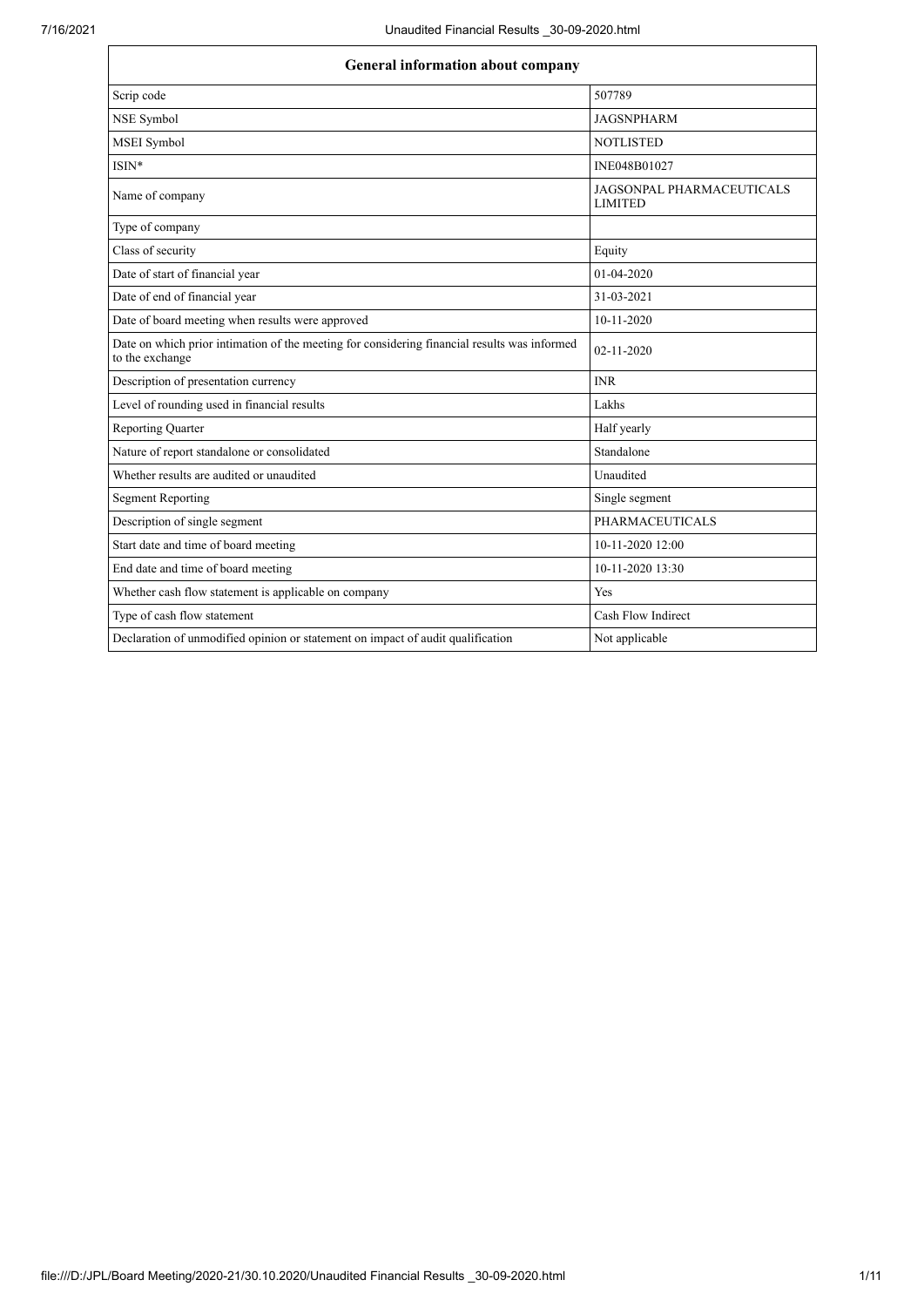$\mathbf{r}$ 

| <b>Financial Results - Ind-AS</b>            |                                                                                                                                                                                               |                                            |                                                               |  |
|----------------------------------------------|-----------------------------------------------------------------------------------------------------------------------------------------------------------------------------------------------|--------------------------------------------|---------------------------------------------------------------|--|
|                                              | <b>Particulars</b>                                                                                                                                                                            | 3 months/ 6 months ended<br>$(dd-mm-yyyy)$ | Year to date figures for current period<br>ended (dd-mm-yyyy) |  |
| А                                            | Date of start of reporting period                                                                                                                                                             | $01-07-2020$                               | 01-04-2020                                                    |  |
| B                                            | Date of end of reporting period                                                                                                                                                               | 30-09-2020                                 | 30-09-2020                                                    |  |
| $\mathbf C$                                  | Whether results are audited or unaudited                                                                                                                                                      | Unaudited                                  | Unaudited                                                     |  |
| D                                            | Nature of report standalone or consolidated                                                                                                                                                   | Standalone                                 | Standalone                                                    |  |
| Part<br>Т                                    | Blue color marked fields are non-mandatory. For Consolidated Results, if the company has no figures for 3 months / 6<br>months ended, in such case zero shall be inserted in the said column. |                                            |                                                               |  |
| $\mathbf{1}$                                 | <b>Income</b>                                                                                                                                                                                 |                                            |                                                               |  |
|                                              | Revenue from operations                                                                                                                                                                       | 5635.27                                    | 8800.48                                                       |  |
|                                              | Other income                                                                                                                                                                                  | 41.35                                      | 119.8                                                         |  |
|                                              | <b>Total income</b>                                                                                                                                                                           | 5676.62                                    | 8920.28                                                       |  |
| $\mathbf{2}$                                 | <b>Expenses</b>                                                                                                                                                                               |                                            |                                                               |  |
| Cost of materials consumed<br>1090.61<br>(a) |                                                                                                                                                                                               | 1530.81                                    |                                                               |  |
| (b)                                          | Purchases of stock-in-trade                                                                                                                                                                   | 933.35                                     | 1168.09                                                       |  |
| (c)                                          | Changes in inventories of finished goods, work-in-<br>progress and stock-in-trade                                                                                                             | 765.48                                     | 1345.17                                                       |  |
| (d)                                          | Employee benefit expense                                                                                                                                                                      | 1565.8                                     | 2747.78                                                       |  |
| (e)                                          | Finance costs                                                                                                                                                                                 | 11.69                                      | 24.78                                                         |  |
| (f)                                          | Depreciation, depletion and amortisation expense                                                                                                                                              | 27.46                                      | 54.91                                                         |  |
| (f)                                          | <b>Other Expenses</b>                                                                                                                                                                         |                                            |                                                               |  |
| $\mathbf{1}$                                 | Other Expenses                                                                                                                                                                                | 796.6                                      | 1260.58                                                       |  |
| 10                                           |                                                                                                                                                                                               |                                            |                                                               |  |
|                                              | <b>Total other expenses</b>                                                                                                                                                                   | 796.6                                      | 1260.58                                                       |  |
|                                              | <b>Total expenses</b>                                                                                                                                                                         | 5190.99                                    | 8132.12                                                       |  |

 $\overline{\phantom{a}}$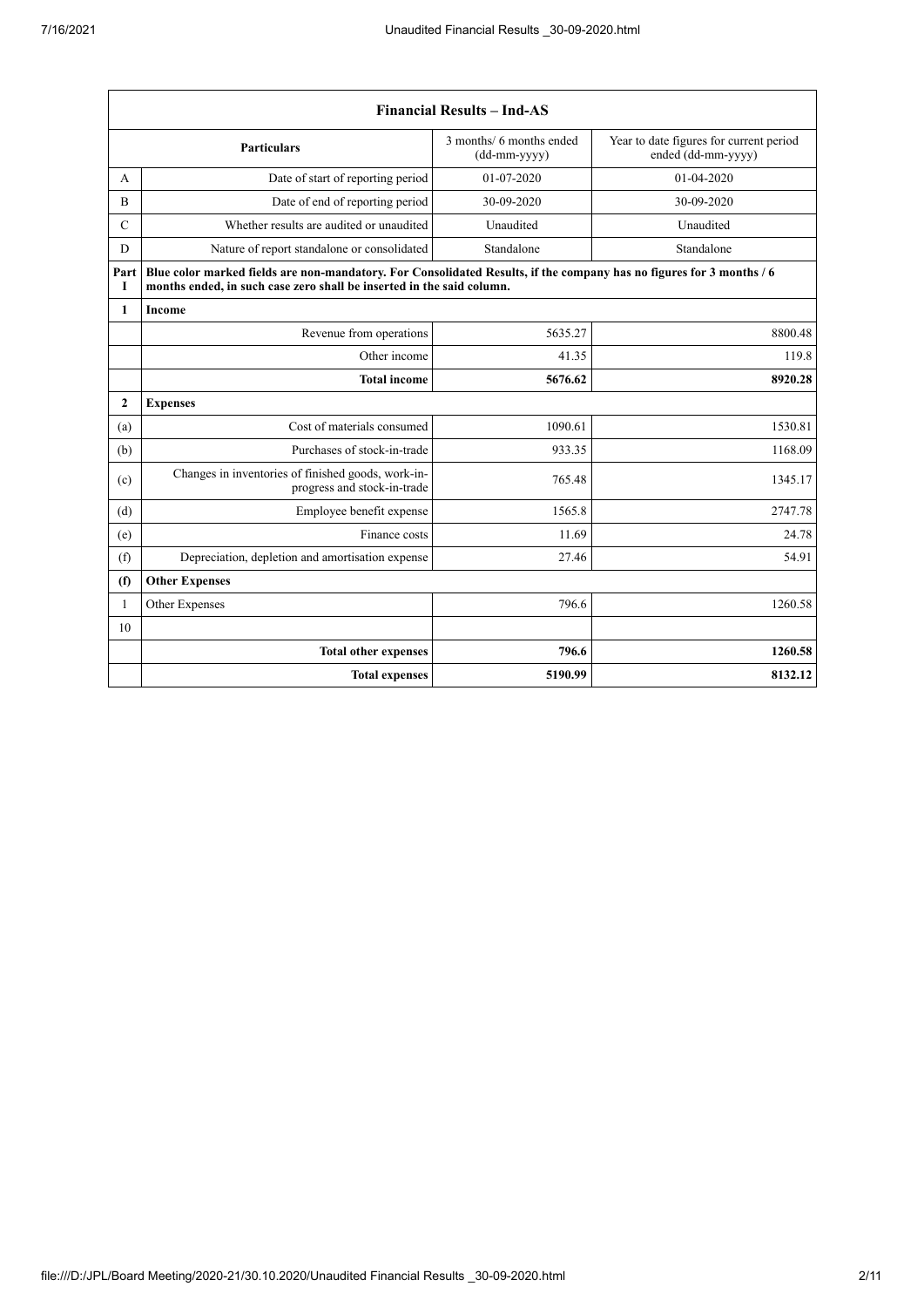$\mathbf{r}$ 

|               | <b>Financial Results - Ind-AS</b>                                                                                                                                                             |              |                  |  |  |
|---------------|-----------------------------------------------------------------------------------------------------------------------------------------------------------------------------------------------|--------------|------------------|--|--|
|               | 3 months/ 6 months<br>Year to date figures for current<br><b>Particulars</b><br>period ended (dd-mm-yyyy)<br>ended (dd-mm-yyyy)                                                               |              |                  |  |  |
| A             | Date of start of reporting period                                                                                                                                                             | 01-07-2020   | 01-04-2020       |  |  |
| B             | Date of end of reporting period                                                                                                                                                               | 30-09-2020   | 30-09-2020       |  |  |
| $\mathcal{C}$ | Whether results are audited or unaudited                                                                                                                                                      | Unaudited    | Unaudited        |  |  |
| D             | Nature of report standalone or consolidated                                                                                                                                                   | Standalone   | Standalone       |  |  |
| Part<br>Т     | Blue color marked fields are non-mandatory. For Consolidated Results, if the company has no figures for 3 months / 6<br>months ended, in such case zero shall be inserted in the said column. |              |                  |  |  |
| 3             | Total profit before exceptional items and tax                                                                                                                                                 | 485.63       | 788.16           |  |  |
| 4             | Exceptional items                                                                                                                                                                             | $\theta$     | $\mathbf{0}$     |  |  |
| 5             | <b>Total profit before tax</b>                                                                                                                                                                | 485.63       | 788.16           |  |  |
| 7             | <b>Tax expense</b>                                                                                                                                                                            |              |                  |  |  |
| 8             | Current tax                                                                                                                                                                                   | $\theta$     | $\boldsymbol{0}$ |  |  |
| 9             | Deferred tax                                                                                                                                                                                  | 84.75        | 135.25           |  |  |
| 10            | <b>Total tax expenses</b>                                                                                                                                                                     | 84.75        | 135.25           |  |  |
| 11            | Net movement in regulatory deferral account balances related to<br>profit or loss and the related deferred tax movement                                                                       | $\theta$     | $\mathbf{0}$     |  |  |
| 14            | Net Profit Loss for the period from continuing operations                                                                                                                                     | 400.88       | 652.91           |  |  |
| 15            | Profit (loss) from discontinued operations before tax                                                                                                                                         | $\theta$     | $\mathbf{0}$     |  |  |
| 16            | Tax expense of discontinued operations                                                                                                                                                        | $\theta$     | $\boldsymbol{0}$ |  |  |
| 17            | Net profit (loss) from discontinued operation after tax                                                                                                                                       | $\theta$     | $\boldsymbol{0}$ |  |  |
| 19            | Share of profit (loss) of associates and joint ventures accounted for<br>using equity method                                                                                                  | $\theta$     | $\theta$         |  |  |
| 21            | Total profit (loss) for period                                                                                                                                                                | 400.88       | 652.91           |  |  |
| 22            | Other comprehensive income net of taxes                                                                                                                                                       | $\mathbf{0}$ | $\mathbf{0}$     |  |  |

 $\overline{\phantom{a}}$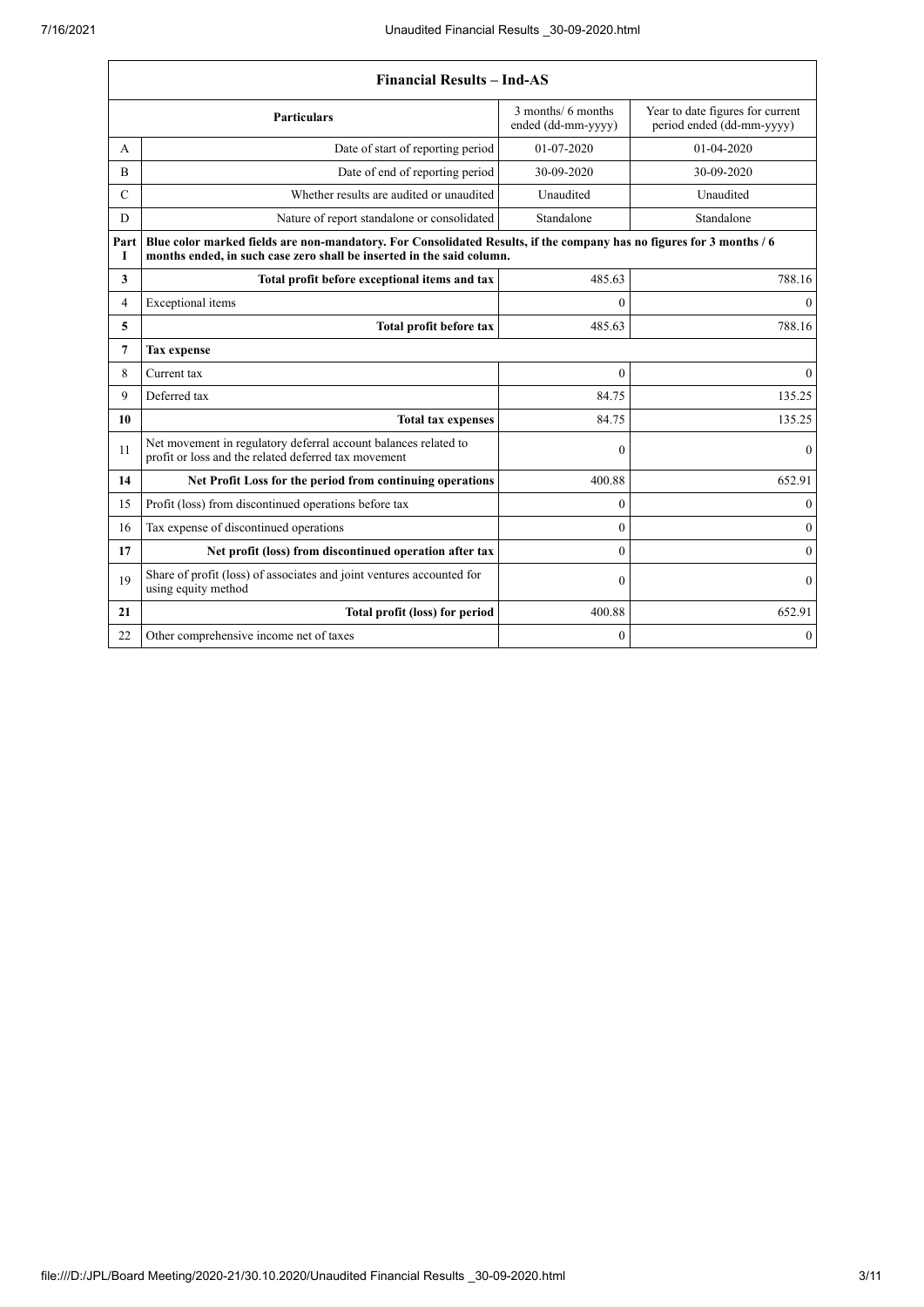$\overline{1}$ 

|                                                                                        | <b>Financial Results - Ind-AS</b>                                                                                                                                                             |                  |                  |  |  |  |
|----------------------------------------------------------------------------------------|-----------------------------------------------------------------------------------------------------------------------------------------------------------------------------------------------|------------------|------------------|--|--|--|
|                                                                                        | 3 months/ 6 months ended<br>Year to date figures for current period<br><b>Particulars</b><br>ended (dd-mm-yyyy)<br>(dd-mm-yyyy)                                                               |                  |                  |  |  |  |
| A                                                                                      | Date of start of reporting period                                                                                                                                                             | 01-07-2020       | $01-04-2020$     |  |  |  |
| B                                                                                      | Date of end of reporting period                                                                                                                                                               | 30-09-2020       | 30-09-2020       |  |  |  |
| C                                                                                      | Whether results are audited or unaudited                                                                                                                                                      | Unaudited        | Unaudited        |  |  |  |
| D                                                                                      | Nature of report standalone or consolidated                                                                                                                                                   | Standalone       | Standalone       |  |  |  |
| Part<br>1                                                                              | Blue color marked fields are non-mandatory. For Consolidated Results, if the company has no figures for 3 months / 6<br>months ended, in such case zero shall be inserted in the said column. |                  |                  |  |  |  |
| 23                                                                                     | <b>Total Comprehensive Income for the period</b>                                                                                                                                              | 400.88           | 652.91           |  |  |  |
| 24                                                                                     | Total profit or loss, attributable to                                                                                                                                                         |                  |                  |  |  |  |
|                                                                                        | Profit or loss, attributable to owners of parent                                                                                                                                              |                  |                  |  |  |  |
|                                                                                        | Total profit or loss, attributable to non-controlling interests                                                                                                                               |                  |                  |  |  |  |
| 25                                                                                     | Total Comprehensive income for the period attributable to                                                                                                                                     |                  |                  |  |  |  |
|                                                                                        | Comprehensive income for the period attributable to owners of<br>parent                                                                                                                       | 0                | $\boldsymbol{0}$ |  |  |  |
|                                                                                        | Total comprehensive income for the period attributable to<br>owners of parent non-controlling interests                                                                                       | $\mathbf{0}$     | $\boldsymbol{0}$ |  |  |  |
| Details of equity share capital<br>26                                                  |                                                                                                                                                                                               |                  |                  |  |  |  |
|                                                                                        | Paid-up equity share capital                                                                                                                                                                  | 1309.9           | 1309.9           |  |  |  |
|                                                                                        | Face value of equity share capital                                                                                                                                                            | 5                | 5                |  |  |  |
| 27                                                                                     | <b>Details of debt securities</b>                                                                                                                                                             |                  |                  |  |  |  |
| 28                                                                                     | Reserves excluding revaluation reserve                                                                                                                                                        |                  |                  |  |  |  |
| 29                                                                                     | Earnings per share                                                                                                                                                                            |                  |                  |  |  |  |
| i                                                                                      | Earnings per equity share for continuing operations                                                                                                                                           |                  |                  |  |  |  |
|                                                                                        | Basic earnings (loss) per share from continuing operations                                                                                                                                    | 1.53             | 2.49             |  |  |  |
|                                                                                        | Diluted earnings (loss) per share from continuing operations                                                                                                                                  | 1.53             | 2.49             |  |  |  |
| ii                                                                                     | Earnings per equity share for discontinued operations                                                                                                                                         |                  |                  |  |  |  |
|                                                                                        | Basic earnings (loss) per share from discontinued operations                                                                                                                                  | $\boldsymbol{0}$ | $\boldsymbol{0}$ |  |  |  |
|                                                                                        | Diluted earnings (loss) per share from discontinued operations                                                                                                                                | $\theta$         | $\boldsymbol{0}$ |  |  |  |
| Earnings per equity share<br>ii                                                        |                                                                                                                                                                                               |                  |                  |  |  |  |
| Basic earnings (loss) per share from continuing and<br>1.53<br>discontinued operations |                                                                                                                                                                                               | 2.49             |                  |  |  |  |
|                                                                                        | Diluted earnings (loss) per share from continuing and<br>discontinued operations                                                                                                              | 1.53             | 2.49             |  |  |  |
| 30                                                                                     | Debt equity ratio                                                                                                                                                                             |                  |                  |  |  |  |
| 31                                                                                     | Debt service coverage ratio                                                                                                                                                                   |                  |                  |  |  |  |
| 32                                                                                     | Interest service coverage ratio                                                                                                                                                               |                  |                  |  |  |  |
| 33                                                                                     | Disclosure of notes on financial results                                                                                                                                                      |                  |                  |  |  |  |
|                                                                                        |                                                                                                                                                                                               |                  |                  |  |  |  |

 $\overline{\phantom{0}}$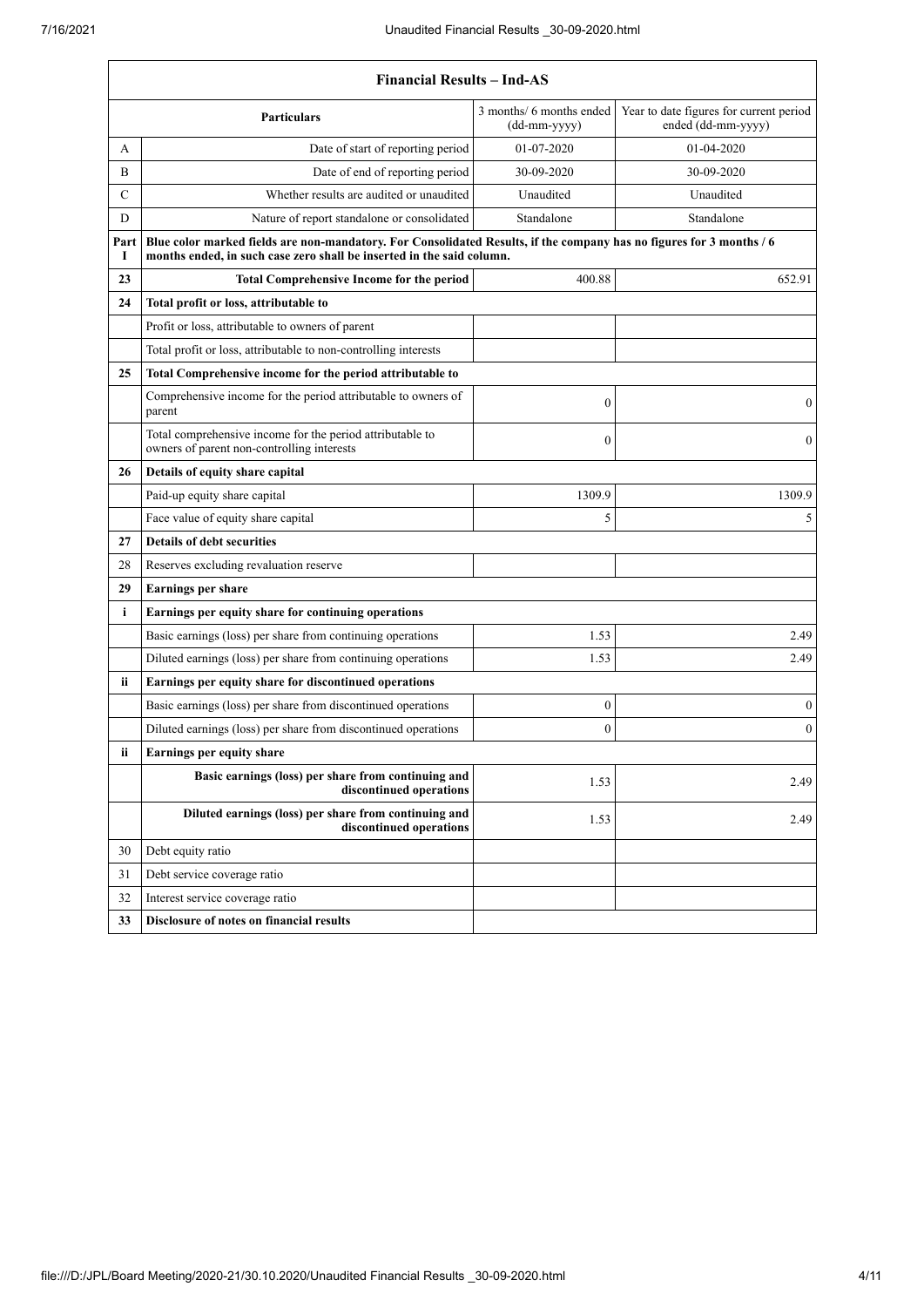|                                     | <b>Statement of Asset and Liabilities</b>         |                              |  |
|-------------------------------------|---------------------------------------------------|------------------------------|--|
|                                     | Particulars                                       | Half year ended (dd-mm-yyyy) |  |
|                                     | Date of start of reporting period                 | 01-04-2020                   |  |
|                                     | Date of end of reporting period                   | 30-09-2020                   |  |
|                                     | Whether results are audited or unaudited          | Unaudited                    |  |
|                                     | Nature of report standalone or consolidated       | Standalone                   |  |
|                                     | <b>Assets</b>                                     |                              |  |
| 1                                   | <b>Non-current assets</b>                         |                              |  |
|                                     | Property, plant and equipment                     | 2142.37                      |  |
|                                     | Capital work-in-progress                          | 190.34                       |  |
|                                     | Investment property                               | $\boldsymbol{0}$             |  |
|                                     | Goodwill                                          | $\overline{3}$               |  |
|                                     | Other intangible assets                           | 234.53                       |  |
|                                     | Intangible assets under development               | $\overline{0}$               |  |
|                                     | Biological assets other than bearer plants        | $\boldsymbol{0}$             |  |
|                                     | Investments accounted for using equity method     | $\boldsymbol{0}$             |  |
| <b>Non-current financial assets</b> |                                                   |                              |  |
| Non-current investments             |                                                   | 1145.86                      |  |
|                                     | Trade receivables, non-current                    | $\boldsymbol{0}$             |  |
|                                     | Loans, non-current                                | 51.72                        |  |
|                                     | Other non-current financial assets                | 1464                         |  |
|                                     | <b>Total non-current financial assets</b>         | 2661.58                      |  |
|                                     | Deferred tax assets (net)                         | $\mathbf{0}$                 |  |
|                                     | Other non-current assets                          | 12.96                        |  |
|                                     | <b>Total non-current assets</b>                   | 5244.78                      |  |
| $\overline{2}$                      | <b>Current assets</b>                             |                              |  |
|                                     | Inventories                                       | 1544.8                       |  |
|                                     | <b>Current financial asset</b>                    |                              |  |
|                                     | Current investments                               | 100                          |  |
|                                     | Trade receivables, current                        | 3258.98                      |  |
|                                     | Cash and cash equivalents                         | 5590.45                      |  |
|                                     | Bank balance other than cash and cash equivalents | 79.6                         |  |
|                                     | Loans, current                                    | 23.96                        |  |
|                                     | Other current financial assets                    | 16.65                        |  |
|                                     | <b>Total current financial assets</b>             | 9069.64                      |  |
|                                     | Current tax assets (net)                          | $\overline{0}$               |  |
|                                     | Other current assets                              | 465.12                       |  |
|                                     | <b>Total current assets</b>                       | 11079.56                     |  |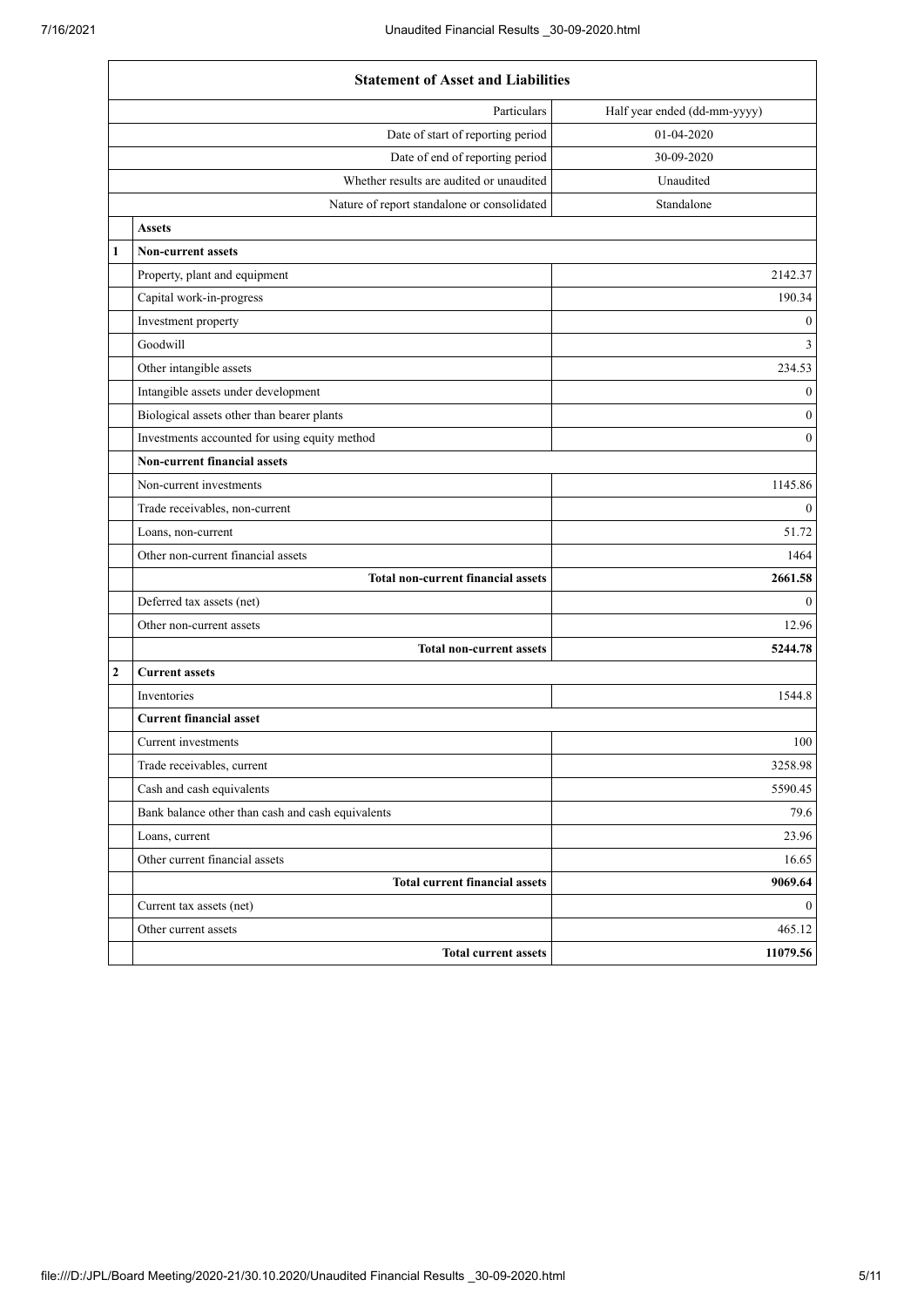|                            | <b>Statement of Asset and Liabilities</b>                                                 |                              |  |
|----------------------------|-------------------------------------------------------------------------------------------|------------------------------|--|
|                            | Particulars                                                                               | Half year ended (dd-mm-yyyy) |  |
|                            | Date of start of reporting period                                                         | 01-04-2020                   |  |
|                            | Date of end of reporting period                                                           | 30-09-2020                   |  |
|                            | Whether results are audited or unaudited                                                  | Unaudited                    |  |
|                            | Nature of report standalone or consolidated                                               | Standalone                   |  |
| 3                          | Non-current assets classified as held for sale                                            | $\mathbf{0}$                 |  |
| 4                          | Regulatory deferral account debit balances and related deferred tax Assets                | $\theta$                     |  |
|                            | <b>Total assets</b>                                                                       | 16324.34                     |  |
|                            | <b>Equity and liabilities</b>                                                             |                              |  |
|                            | <b>Equity</b>                                                                             |                              |  |
|                            | Equity attributable to owners of parent                                                   |                              |  |
|                            | Equity share capital                                                                      | 1309.9                       |  |
|                            | Other equity                                                                              | 10446.39                     |  |
|                            | Total equity attributable to owners of parent                                             | 11756.29                     |  |
|                            | Non controlling interest                                                                  |                              |  |
|                            | <b>Total equity</b>                                                                       | 11756.29                     |  |
|                            | <b>Liabilities</b>                                                                        |                              |  |
|                            | <b>Non-current liabilities</b>                                                            |                              |  |
|                            | <b>Non-current financial liabilities</b>                                                  |                              |  |
|                            | Borrowings, non-current                                                                   | $\boldsymbol{0}$             |  |
|                            | Trade payables, non-current                                                               | $\boldsymbol{0}$             |  |
|                            | Other non-current financial liabilities                                                   | $\boldsymbol{0}$             |  |
|                            | <b>Total non-current financial liabilities</b>                                            | $\bf{0}$                     |  |
|                            | Provisions, non-current                                                                   | $\Omega$                     |  |
|                            | Deferred tax liabilities (net)                                                            | 309.16                       |  |
|                            | Deferred government grants, Non-current                                                   | $\bf{0}$                     |  |
|                            | Other non-current liabilities                                                             | $\theta$                     |  |
|                            | <b>Total non-current liabilities</b>                                                      | 309.16                       |  |
| <b>Current liabilities</b> |                                                                                           |                              |  |
|                            | <b>Current financial liabilities</b>                                                      |                              |  |
|                            | Borrowings, current                                                                       | 659.57                       |  |
|                            | Trade payables, current                                                                   | 1803.37                      |  |
|                            | Other current financial liabilities                                                       | 660.58                       |  |
|                            | <b>Total current financial liabilities</b>                                                | 3123.52                      |  |
|                            | Other current liabilities                                                                 | 170.14                       |  |
|                            | Provisions, current                                                                       | $\bf{0}$                     |  |
|                            | Current tax liabilities (Net)                                                             | 965.23                       |  |
|                            | Deferred government grants, Current                                                       | $\bf{0}$                     |  |
|                            | <b>Total current liabilities</b>                                                          | 4258.89                      |  |
| 3                          | Liabilities directly associated with assets in disposal group classified as held for sale | $\boldsymbol{0}$             |  |
| 4                          | Regulatory deferral account credit balances and related deferred tax liability            | $\mathbf{0}$                 |  |
|                            | <b>Total liabilities</b>                                                                  | 4568.05                      |  |
|                            | Total equity and liabilites                                                               | 16324.34                     |  |
|                            | Disclosure of notes on assets and liabilities                                             |                              |  |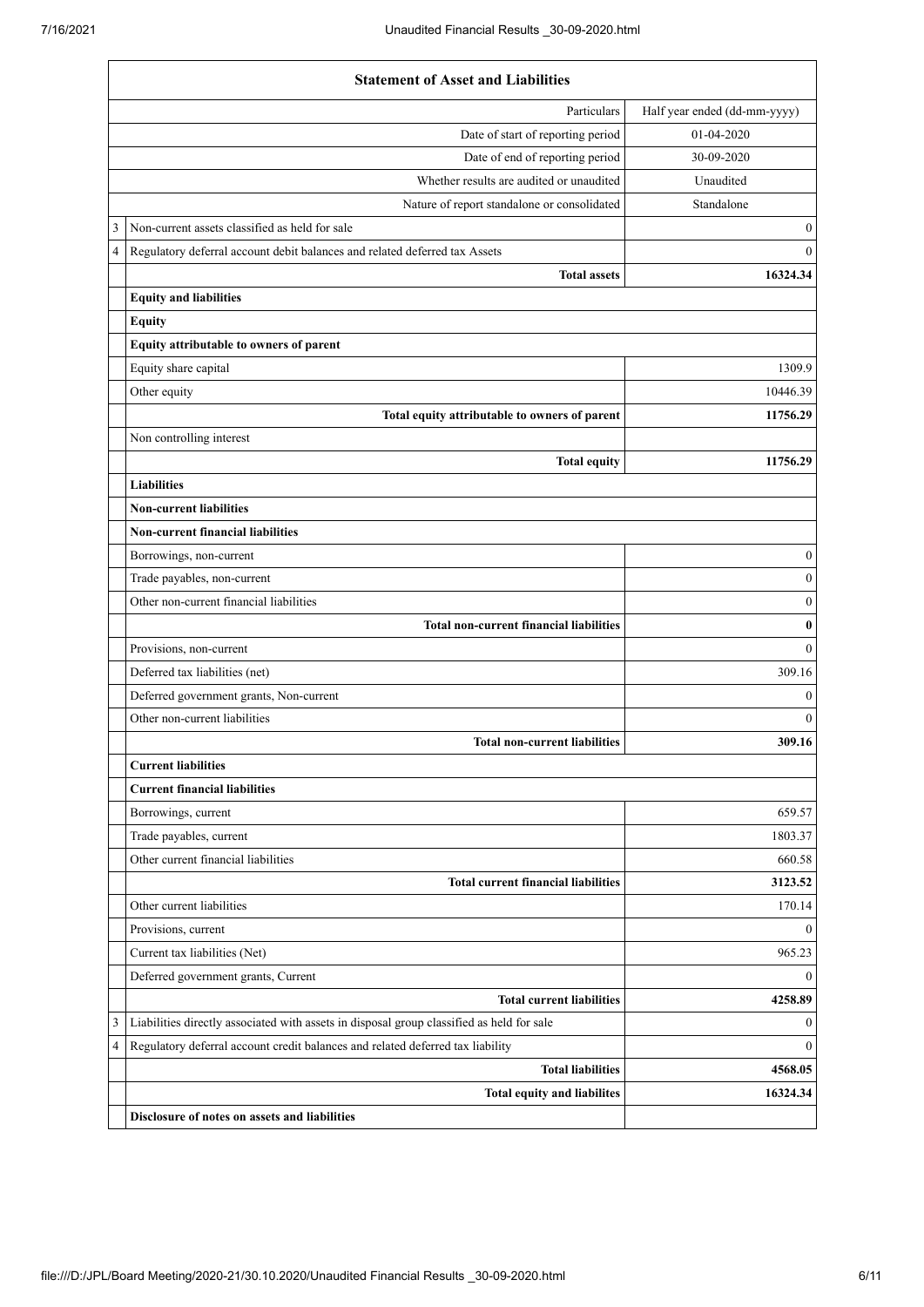$\overline{\phantom{a}}$ 

|                  | Format for Reporting Segmenet wise Revenue, Results and Capital Employed along with the company results |                                          |                                                                |  |  |
|------------------|---------------------------------------------------------------------------------------------------------|------------------------------------------|----------------------------------------------------------------|--|--|
|                  | <b>Particulars</b>                                                                                      | 3 months/ 6 month ended (dd-<br>mm-yyyy) | Year to date figures for current period ended (dd-<br>mm-yyyy) |  |  |
|                  | Date of start of reporting period                                                                       | 01-07-2020                               | 01-04-2020                                                     |  |  |
|                  | Date of end of reporting period                                                                         | 30-09-2020                               | 30-09-2020                                                     |  |  |
|                  | Whether accounts are audited or unaudited                                                               | Unaudited                                | Unaudited                                                      |  |  |
|                  | Nature of report standalone or consolidated                                                             | Standalone                               | Standalone                                                     |  |  |
| 1                | <b>Segment Revenue (Income)</b>                                                                         |                                          |                                                                |  |  |
|                  | (net sale/income from each segment should be disclosed)                                                 |                                          |                                                                |  |  |
|                  | <b>Total Segment Revenue</b>                                                                            |                                          |                                                                |  |  |
|                  | Less: Inter segment revenue                                                                             |                                          |                                                                |  |  |
|                  | <b>Revenue from operations</b>                                                                          |                                          |                                                                |  |  |
| $\boldsymbol{2}$ | <b>Segment Result</b>                                                                                   |                                          |                                                                |  |  |
|                  | Profit $(+)$ / Loss (-) before tax and interest from each segment                                       |                                          |                                                                |  |  |
|                  | <b>Total Profit before tax</b>                                                                          |                                          |                                                                |  |  |
|                  | i. Finance cost                                                                                         |                                          |                                                                |  |  |
|                  | ii. Other Unallocable Expenditure net off<br><b>Unallocable income</b>                                  |                                          |                                                                |  |  |
|                  | Profit before tax                                                                                       |                                          |                                                                |  |  |
| 3                | (Segment Asset - Segment Liabilities)                                                                   |                                          |                                                                |  |  |
|                  | <b>Segment Asset</b>                                                                                    |                                          |                                                                |  |  |
|                  | <b>Total Segment Asset</b>                                                                              |                                          |                                                                |  |  |
|                  | <b>Un-allocable Assets</b>                                                                              |                                          |                                                                |  |  |
|                  | Net Segment Asset                                                                                       |                                          |                                                                |  |  |
| 4                | <b>Segment Liabilities</b>                                                                              |                                          |                                                                |  |  |
|                  | <b>Segment Liabilities</b>                                                                              |                                          |                                                                |  |  |
|                  | <b>Total Segment Liabilities</b>                                                                        |                                          |                                                                |  |  |
|                  | <b>Un-allocable Liabilities</b>                                                                         |                                          |                                                                |  |  |
|                  | <b>Net Segment Liabilities</b>                                                                          |                                          |                                                                |  |  |
|                  | Disclosure of notes on segments                                                                         |                                          |                                                                |  |  |
|                  |                                                                                                         |                                          |                                                                |  |  |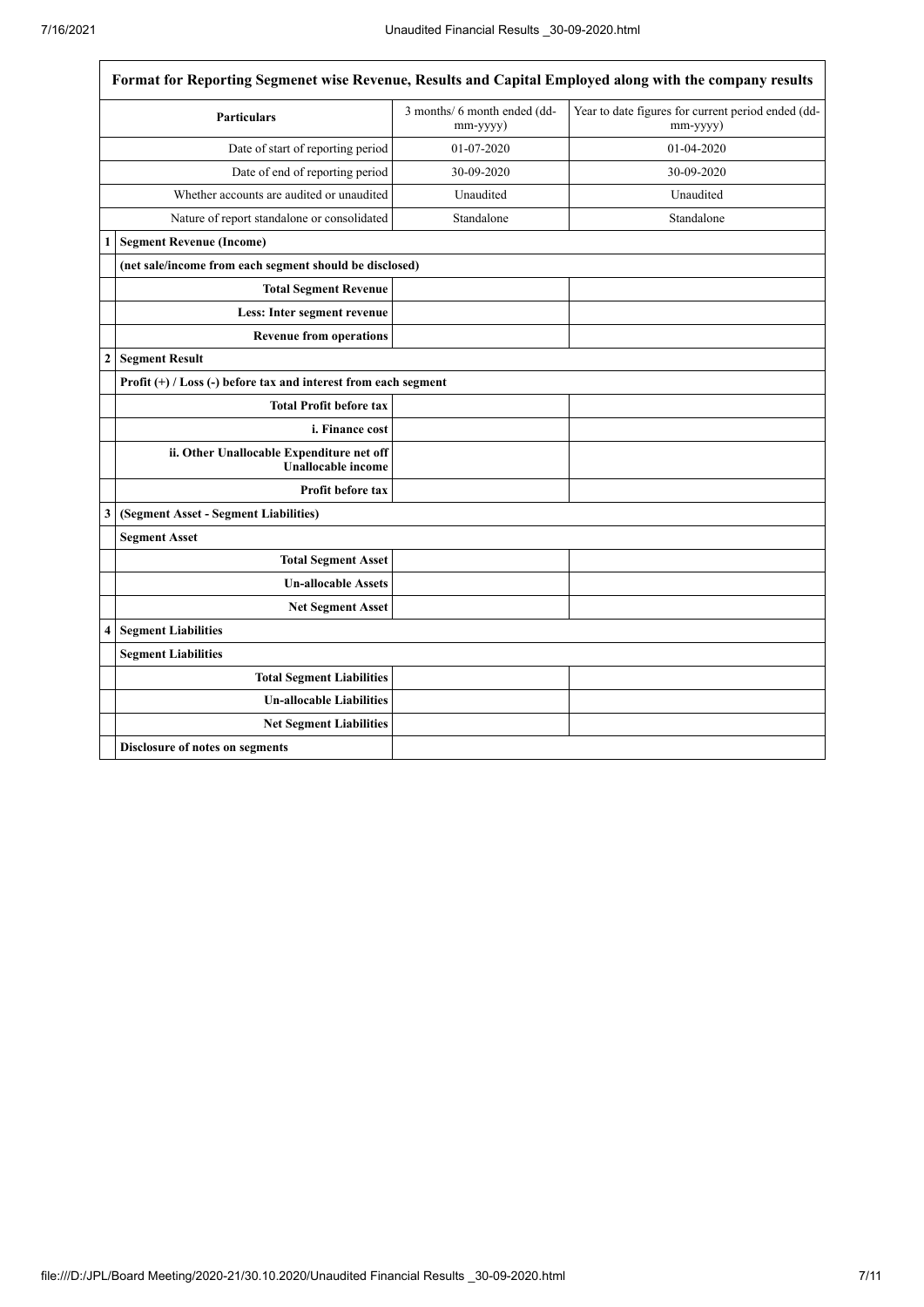|           | <b>Cash flow statement, indirect</b>                                                                          |                  |  |
|-----------|---------------------------------------------------------------------------------------------------------------|------------------|--|
|           | 6 months ended (dd-mm-<br>Particulars<br>yyyy)                                                                |                  |  |
| A         | Date of start of reporting period                                                                             | 01-07-2020       |  |
| В         | Date of end of reporting period                                                                               | 30-09-2020       |  |
| C         | Whether results are audited or unaudited                                                                      | Unaudited        |  |
| D         | Nature of report standalone or consolidated                                                                   | Standalone       |  |
| Part<br>Ι | Blue color marked fields are non-mandatory.                                                                   |                  |  |
|           | <b>Statement of cash flows</b>                                                                                |                  |  |
|           | Cash flows from used in operating activities                                                                  |                  |  |
|           | Profit before tax                                                                                             | 788.16           |  |
|           | Adjustments for reconcile profit (loss)                                                                       |                  |  |
|           | Adjustments for finance costs                                                                                 | $\theta$         |  |
|           | Adjustments for decrease (increase) in inventories                                                            | 1387.7           |  |
|           | Adjustments for decrease (increase) in trade receivables, current                                             | $-1106.31$       |  |
|           | Adjustments for decrease (increase) in trade receivables, non-current                                         | $\theta$         |  |
|           | Adjustments for decrease (increase) in other current assets                                                   | $-15.4$          |  |
|           | Adjustments for decrease (increase) in other non-current assets                                               | $\mathbf{0}$     |  |
|           | Adjustments for other financial assets, non-current                                                           | $\Omega$         |  |
|           | Adjustments for other financial assets, current                                                               | 15.98            |  |
|           | Adjustments for other bank balances                                                                           | $\Omega$         |  |
|           | Adjustments for increase (decrease) in trade payables, current                                                | 467.28           |  |
|           | Adjustments for increase (decrease) in trade payables, non-current                                            | $\boldsymbol{0}$ |  |
|           | Adjustments for increase (decrease) in other current liabilities                                              | $\boldsymbol{0}$ |  |
|           |                                                                                                               |                  |  |
|           | Adjustments for increase (decrease) in other non-current liabilities                                          | $\mathbf{0}$     |  |
|           | Adjustments for depreciation and amortisation expense                                                         | 54.91            |  |
|           | Adjustments for impairment loss reversal of impairment loss recognised in profit or loss                      | $\boldsymbol{0}$ |  |
|           | Adjustments for provisions, current                                                                           | $\boldsymbol{0}$ |  |
|           | Adjustments for provisions, non-current                                                                       | $\boldsymbol{0}$ |  |
|           | Adjustments for other financial liabilities, current                                                          | 328.04           |  |
|           | Adjustments for other financial liabilities, non-current                                                      | $\mathbf{0}$     |  |
|           | Adjustments for unrealised foreign exchange losses gains                                                      | $\boldsymbol{0}$ |  |
|           | Adjustments for dividend income                                                                               | $\boldsymbol{0}$ |  |
|           | Adjustments for interest income                                                                               | $\boldsymbol{0}$ |  |
|           | Adjustments for share-based payments                                                                          | $\boldsymbol{0}$ |  |
|           | Adjustments for fair value losses (gains)                                                                     | $\boldsymbol{0}$ |  |
|           | Adjustments for undistributed profits of associates                                                           | $\mathbf{0}$     |  |
|           | Other adjustments for which cash effects are investing or financing cash flow                                 | $-89.51$         |  |
|           | Other adjustments to reconcile profit (loss)                                                                  | $\mathbf{0}$     |  |
|           | Other adjustments for non-cash items                                                                          | $\mathbf{0}$     |  |
|           | Share of profit and loss from partnership firm or association of persons or limited liability<br>partnerships | $\theta$         |  |
|           | Total adjustments for reconcile profit (loss)                                                                 | 1042.69          |  |
|           | Net cash flows from (used in) operations                                                                      | 1830.85          |  |
|           | Dividends received                                                                                            | $\mathbf{0}$     |  |
|           | Interest paid                                                                                                 | $-19.23$         |  |
|           | Interest received                                                                                             | $-83.55$         |  |
|           | Income taxes paid (refund)                                                                                    | 65               |  |
|           | Other inflows (outflows) of cash                                                                              | $\theta$         |  |
|           | Net cash flows from (used in) operating activities                                                            | 1701.53          |  |
|           | Cash flows from used in investing activities                                                                  |                  |  |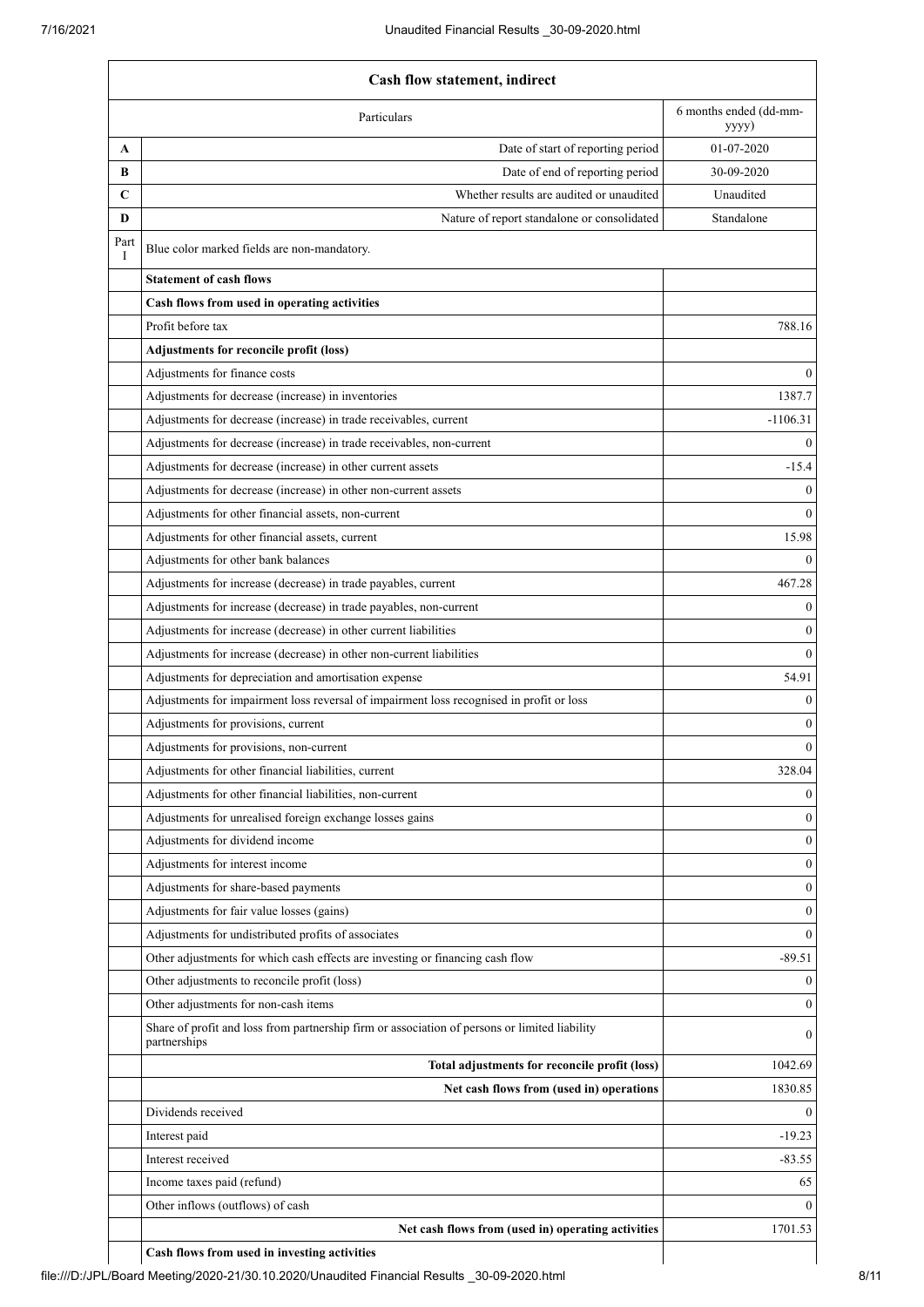| Cash flows from losing control of subsidiaries or other businesses                                                     | $\boldsymbol{0}$             |
|------------------------------------------------------------------------------------------------------------------------|------------------------------|
| Cash flows used in obtaining control of subsidiaries or other businesses                                               | $\mathbf{0}$                 |
| Other cash receipts from sales of equity or debt instruments of other entities                                         | $\mathbf{0}$                 |
| Other cash payments to acquire equity or debt instruments of other entities                                            | $\mathbf{0}$                 |
| Other cash receipts from sales of interests in joint ventures                                                          | $\mathbf{0}$                 |
| Other cash payments to acquire interests in joint ventures                                                             | $\boldsymbol{0}$             |
| Cash receipts from share of profits of partnership firm or association of persons or limited liability<br>partnerships | $\boldsymbol{0}$             |
| Cash payment for investment in partnership firm or association of persons or limited liability<br>partnerships         | $\mathbf{0}$                 |
| Proceeds from sales of property, plant and equipment                                                                   | 14.5                         |
| Purchase of property, plant and equipment                                                                              | 18.08                        |
| Proceeds from sales of investment property                                                                             | $\mathbf{0}$                 |
| Purchase of investment property                                                                                        | 7.18                         |
| Proceeds from sales of intangible assets                                                                               | $\mathbf{0}$                 |
| Purchase of intangible assets                                                                                          | $\theta$                     |
| Proceeds from sales of intangible assets under development                                                             | $\boldsymbol{0}$             |
| Purchase of intangible assets under development                                                                        | $\mathbf{0}$                 |
| Proceeds from sales of goodwill                                                                                        | $\boldsymbol{0}$             |
| Purchase of goodwill                                                                                                   | $\boldsymbol{0}$             |
| Proceeds from biological assets other than bearer plants                                                               | $\boldsymbol{0}$             |
| Purchase of biological assets other than bearer plants                                                                 | $\boldsymbol{0}$             |
| Proceeds from government grants                                                                                        | $\boldsymbol{0}$             |
| Proceeds from sales of other long-term assets                                                                          | $\boldsymbol{0}$             |
| Purchase of other long-term assets                                                                                     | $\boldsymbol{0}$             |
| Cash advances and loans made to other parties                                                                          | $\boldsymbol{0}$             |
| Cash receipts from repayment of advances and loans made to other parties                                               | $\boldsymbol{0}$             |
| Cash payments for future contracts, forward contracts, option contracts and swap contracts                             | $\boldsymbol{0}$             |
| Cash receipts from future contracts, forward contracts, option contracts and swap contracts                            | $\boldsymbol{0}$             |
| Dividends received                                                                                                     | $\boldsymbol{0}$             |
| Interest received                                                                                                      | 71.16                        |
| Income taxes paid (refund)                                                                                             | $\mathbf{0}$                 |
| Other inflows (outflows) of cash                                                                                       | $\theta$                     |
| Net cash flows from (used in) investing activities                                                                     | 60.4                         |
| Cash flows from used in financing activities                                                                           |                              |
| Proceeds from changes in ownership interests in subsidiaries                                                           | $\mathbf{0}$                 |
| Payments from changes in ownership interests in subsidiaries                                                           | $\mathbf{0}$                 |
| Proceeds from issuing shares                                                                                           | $\mathbf{0}$                 |
| Proceeds from issuing other equity instruments                                                                         | $\boldsymbol{0}$             |
|                                                                                                                        |                              |
| Payments to acquire or redeem entity's shares                                                                          | $\mathbf{0}$<br>$\mathbf{0}$ |
| Payments of other equity instruments                                                                                   | $\mathbf{0}$                 |
| Proceeds from exercise of stock options                                                                                | $\mathbf{0}$                 |
| Proceeds from issuing debentures notes bonds etc                                                                       |                              |
| Proceeds from borrowings                                                                                               | 19.2                         |
| Repayments of borrowings                                                                                               | $\bf{0}$                     |
| Payments of finance lease liabilities                                                                                  | $\mathbf{0}$                 |
| Payments of lease liabilities                                                                                          | $\mathbf{0}$                 |
| Dividends paid                                                                                                         | 131                          |
| Interest paid                                                                                                          | 19.23                        |
| Income taxes paid (refund)                                                                                             | $\mathbf{0}$                 |
| Other inflows (outflows) of cash                                                                                       | $\theta$                     |
| Net cash flows from (used in) financing activities                                                                     | $-131.03$                    |

Net increase (decrease) in cash and cash equivalents before effect of exchange rate changes | 1630.9 file:///D:/JPL/Board Meeting/2020-21/30.10.2020/Unaudited Financial Results \_30-09-2020.html 9/11